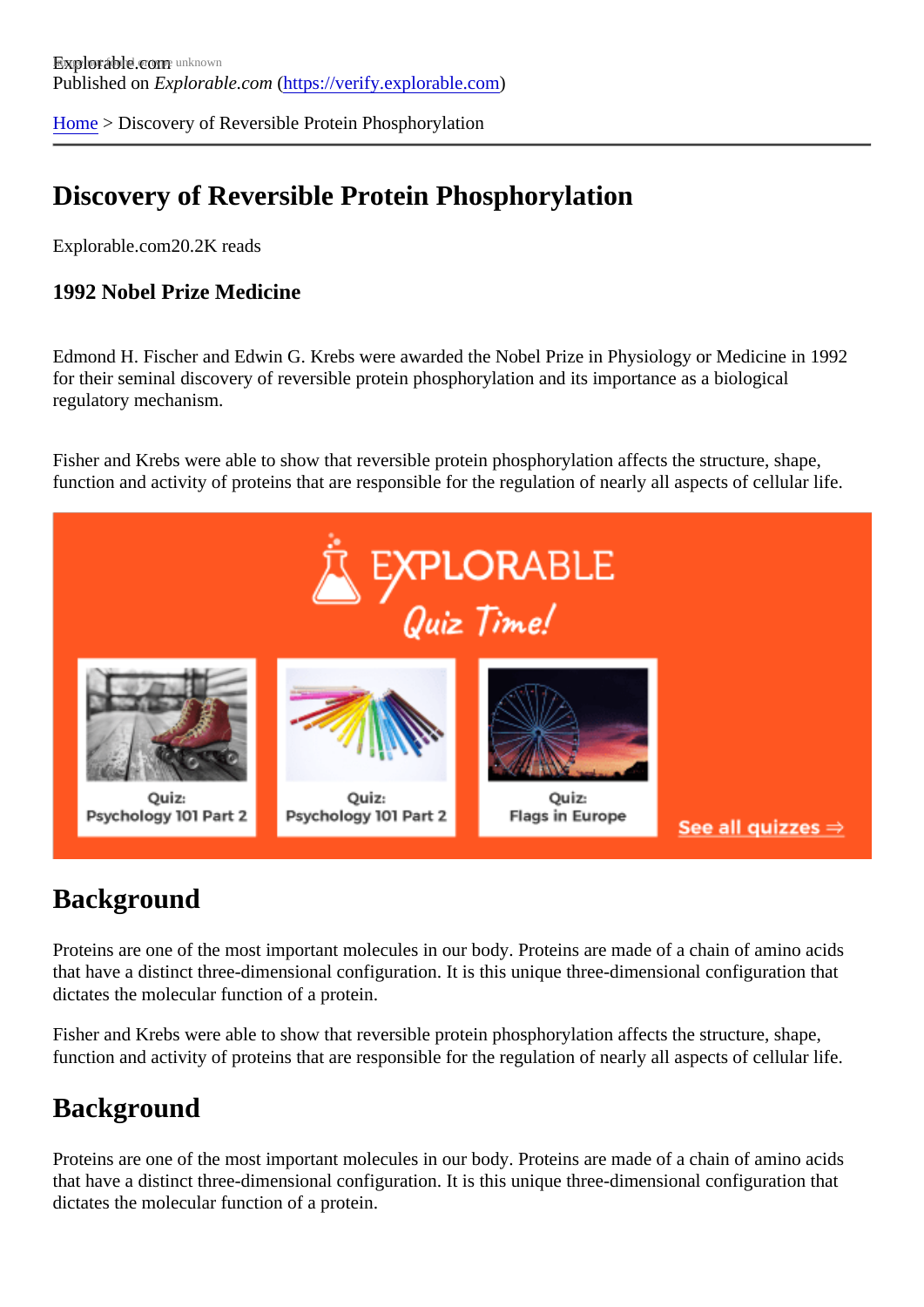Each protein molecule within our bodies has a specific function. Proteins participate in metabolic processes, DNA replication, gene expression, and even in the cell cycle. Antibodies that are involved in defending our bodies from antigens are specialized proteins. The actin and myosin that are responsible for muscle contraction are also proteins. Enzymes that act as catalysts in our biochemical reactions are also made of proteins.

Some hormones like insulin, the hormone that regulates glucose metabolism, are also specialized proteins. There are also transport proteins like hemoglobin that carries oxygen through the blood.Another important process that dictates the function of proteins is phorphorylation. Phosphorylation refers to the addition of a phosphate to one of the amino acid side chains of a protein. Since it is the three-dimensional configuration of the protein that dictates its function, the addition of another phosphate molecule to the structure of the protein alters its function.

This means that if a protein undergoes phosphorylation, it undergoes a structural change via the addition of a phosphate which gives the phosphorylated protein another function.

#### **The Winners**

Edmond H. Fischer was born of the 6th of April 1920 in Shanghai, China. At an early age, he wanted to become a professional musician but his dreams changed during high school. He then studied in the University of Geneva and enjoyed chemistry and biology. He then worked on alpha-amylase for his Ph.D. in organic chemistry under Kurt H. Meyer. After his Ph.D. he went to University of Washington, Seattle due to an offer of Assistant Professorship in 1953. Six months after settling in University of Washington, he collaborated with Edwin Krebs on a research concerning glycogen phosphorylase.

Edwin Gerhard Krebs was born on the 6th of June 1918 in Lansing, Iowa. He attended Urbana High School and then enrolled at the University of Illinois at Urbana in 1936. During those years, his projected career path was towards organic chemistry or medicine.

Krebs immediately chose medicine after receiving a scholarship to pursue medicine at Washington University School of Medicine in St. Louis. After earning his M.D. he studied biochemistry as a fellow to Carl and Gerty Cori who were working on rabbit muscle phosphorylase. In 1948, he accepted an offer to be an Assistant Professor of Biochemistry at the University of Washington, Seattle. Five years later, he collaborated with the new comer Edmond Fischer on their Nobel Prize winning research.

## **The Discovery**

Together, Krebs and Fischer decided to see whether or not they could determine the mechanism by which 5'- AMP served as an activator of Phosphorylase B. They were not able to solve that problem but in the course of trying, they encountered another astounding discovery. They discovered the molecular mechanism by which interconversion of the two forms of phosphorylase takes place which they called reversible protein phosphorylation.

Phosphorylase is the protein responsible for the breakdown of glycogen, our body's storage form of sugar and energy. If phosphorylases are activated, glycogen in our liver and muscles are broken down to glucose, the immediate energy supply of our muscles.

Nobel Price Medicine 1992

Image not found or type unknown